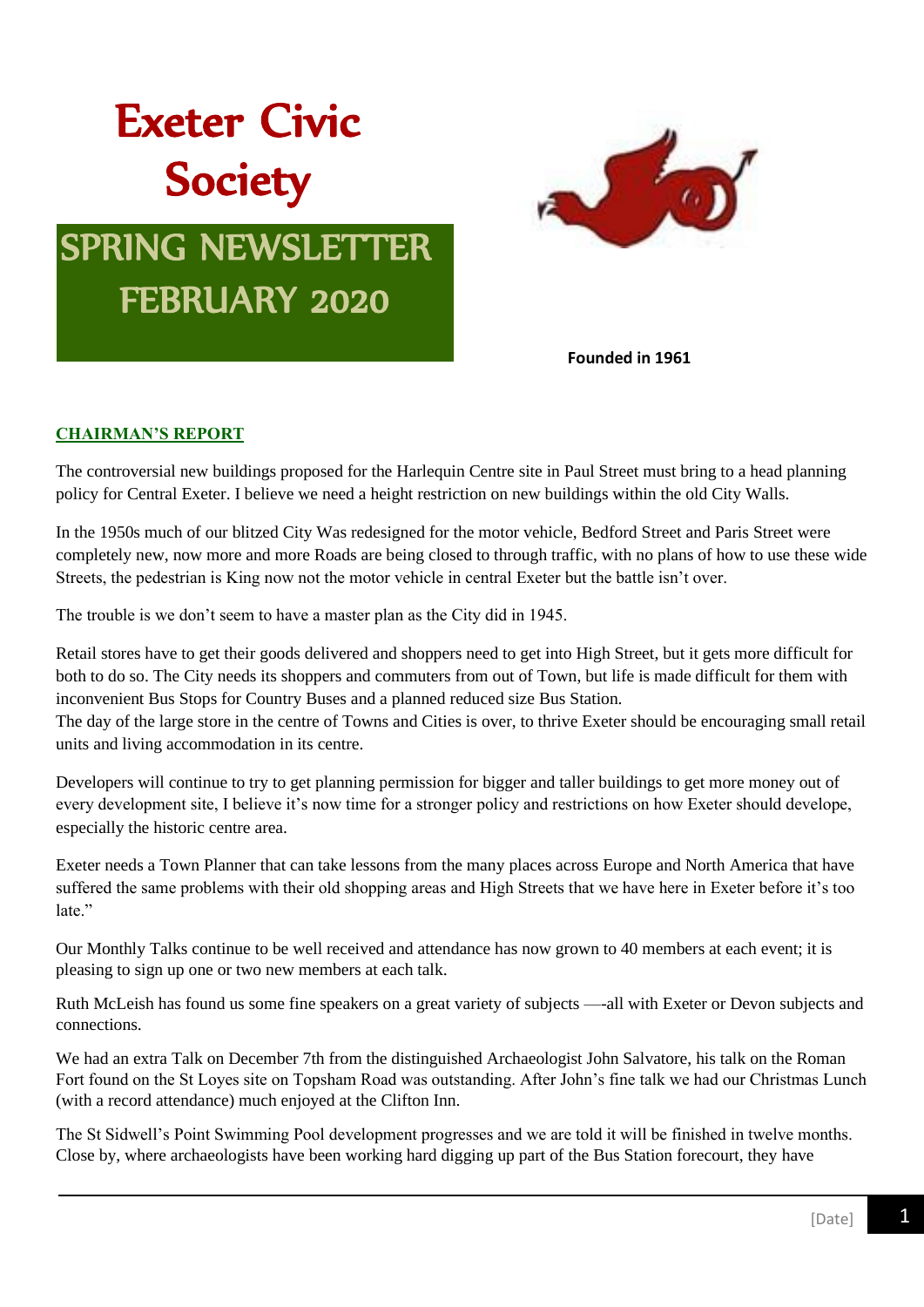uncovered the defensive ditches of another Roman fort of a similar design to the one John Salvatore discovered and told us about on Topsham Road It seems the buildings these ditches defended are under the present (soon to be knocked down)Bus Station - Exeter's Roman story has more to be discovered.

I personally find Exeter's new buildings mostly rather forbidding, but I live in hope that we may (and should) get something better if only a really good architect were employed. The rebuilt Sidwell Street could be and should be something beautiful as well as a functional and a financial success; the neglect of Crown Estates to develop the area they own in Sidwell Street and Paris Street is, I think, a disgrace to our city.

The Society continues to put pressure on developers and Exeter City Council about these areas and the sad ruin (now over three years) of the Royal Clarence Hotel in Cathedral Yard.

Please note meetings of the committee and all sub-committees are open to all members to attend by contacting the chair of the committee members wish to attend.

*Peter Wadham,*

*Chairman*

# **VICE CHAIRMAN'S REPORT**

# **Harlequins Centre Redevelopment, Paul Street**



Many of you will have seen the proposal for this site in the Express  $& Echo$ which is the subject of a current planning application to Exeter City Council. The development has been promoted as 'exciting', an opportunity to 'replace the ugly and under-used Harlequins Centre' and to 'improve Paul Street. Because this is a significant planning application we held a consultation meeting in December with 21 members on 14 December where we heard from residents of Northernhay Street, their local councillor and a planning consultant. This helped us to formulate our response to the

planning application.

The Society has submitted an objection to the planning application because the proposed buildings are too high; they do not fit in with any characteristics of the area; do not take account of the conservation area management plans, or city centre vision; are over-bearing for those who live in the vicinity; and the size and quality of the co-living accommodation is poor.

We sincerely hope that the application is refused and that the applicants will return with much improved proposals because it would be good to see an improvement to the environment of Paul Street which has suffered from the brutal architecture of the Guildhall Shopping Centre and the externally unimaginative design of the Harlequins Centre. Proposals to add planting, wider pavements and a cycle path to Paul Street are welcome and we must hope that these remain in any new application.

With regard to the proposed co-living accommodation, we have heard from consultants that the rooms are the same as student accommodation (which was originally proposed at consultation stage), with similar arrangements for people to live in cluster flats. We believe that the size and type of this accommodation is totally unsuitable for working people who may require temporary or secondary accommodation whilst on short-term or temporary contracts. With this type of accommodation not being recognised in government guidance, developers are currently able to propose what they like, but we believe this will set a dangerous precedent for sub-standard accommodation. In addition to objecting to the quality of the accommodation as part of the planning application, we are writing to Exeter City Council to urge them to introduce supplementary planning guidance to set minimum standards for such accommodation. London and Manchester councils are currently consulting on standards to stop sub-standard accommodation being developed.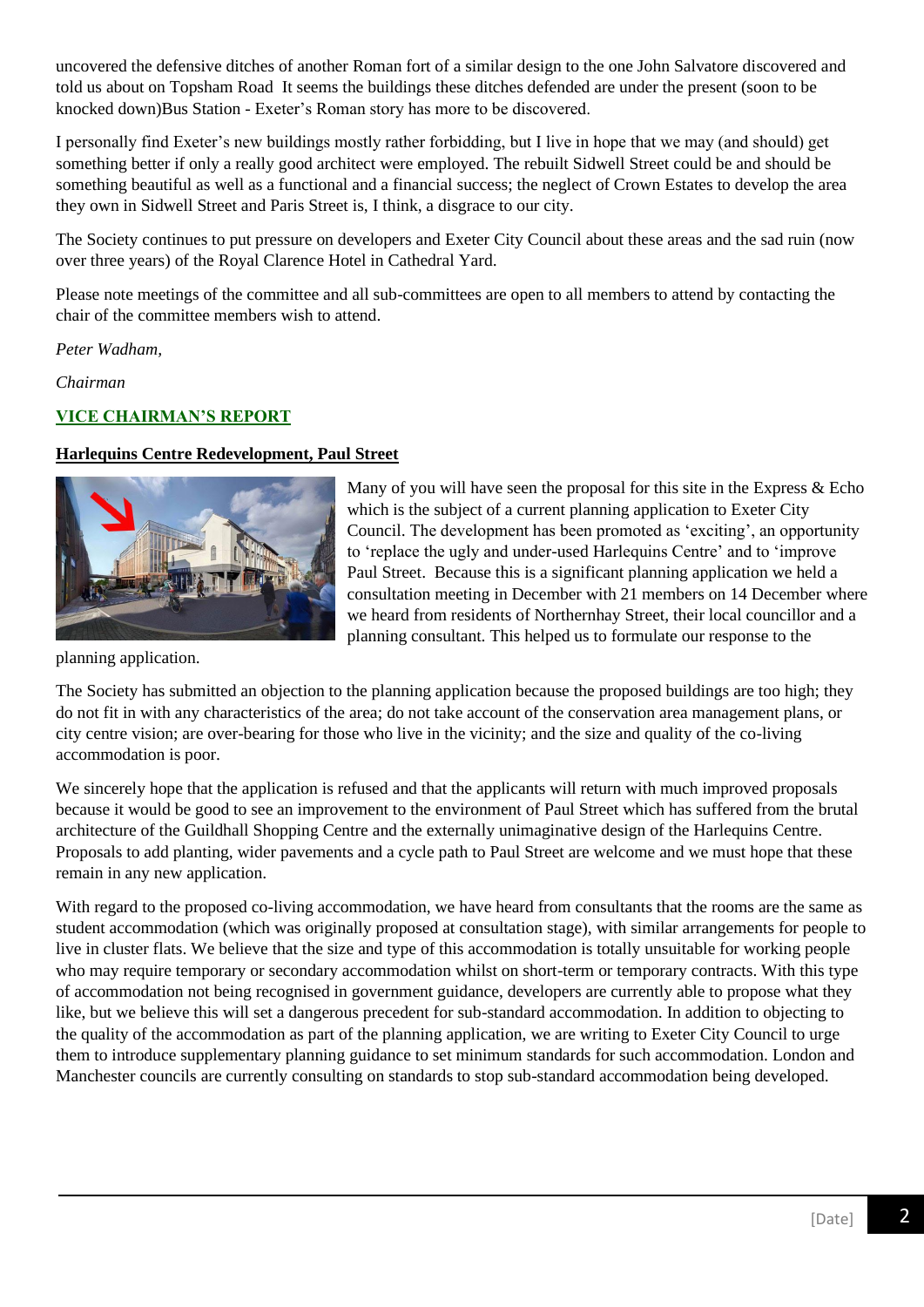# **Moor Exchange Shopping Centre, Sowton**



#### *Picture: Devonlive*

This is a significant development off Honiton Road near the Premier Inn, which has now received outline planning approval. It was originally conceived by the City Council as a district shopping centre and employment site to support people living and working in the Sowton area, and particularly the new homes being built near the Met Office. Whilst the application was for means of access, it also set out the proposed mix of businesses, and with the original proposals being for large retail units, the council refused two previous applications.

They finally approved the third application this January after the applicant reduced the number of large retail units in favour of smaller units, including a bank, chemist, a small supermarket and a gym, although it is still not what most of us would consider a district shopping centre. The Society objected to the first application because the large retail units did not provide the district centre proposed, and expressed concerns to the second and third applications that were improved. We now await a detailed planning application to see final designs and what the final mix will look like, but it should not be long before those who live in the area have somewhere to buy a pint of milk and a newspaper.

#### **The Highways and Transport committee needs your help**

This is a committee with one permanent member and two members who make contributions, so is in dire need of support. The aim of this group is to consider how development impacts on the city's roads, what can be done to mitigate and reduce car use, and to encourage better public transport. We responded to the first round of consultation in respect of the Greater Exeter Strategic Plan (GESP) and more recently the draft of the Exeter Transport Strategy. And we respond to significant planning applications where traffic movements may have a negative impact on our highways which are already congested at peak times. In 2020 there will be consultation upon proposed development for housing and employment sites to support the Greater Exeter Strategic Plan, and in April we expect a revised Exeter Transport Strategy to be published. In addition, we can expect Exeter City Council and Developers to start consultation on proposals for further development on the bus station site, which is likely to propose the closure of Paris Street

Dates of meetings in 2020: 25 February, 10.30 am, 17 March at 10.30 am and 5 May at 10.30 am.

If you wish to find out more or attend any meeting please contact Keith Lewis, [keithatecs@gmail.com](mailto:keithatecs@gmail.com) or telephone 07964 219153.

*Keith Lewis, Vice-Chair*

#### **MEMBERSHIP REPORT**

Some time ago we changed our bank from Nat West to CAF Bank (Charities Aid Foundation Bank). We are aware that some of our members did not make the change and as a result their banks attempted to make payments to Nat West. These payments would have been returned to sender.

Could members therefore please check their subscription payment methods and, if you have not made the change to the new bank, please arrange for your subscription to be paid into our CAF bank account.

The account name is: Exeter Civic Society Address: CAF Bank Ltd, 25 Kings Hill Avenue, Kings Hill, West Malling, Kent, ME19 4JQ. Sort code: 40-52-40 Account number: 00032349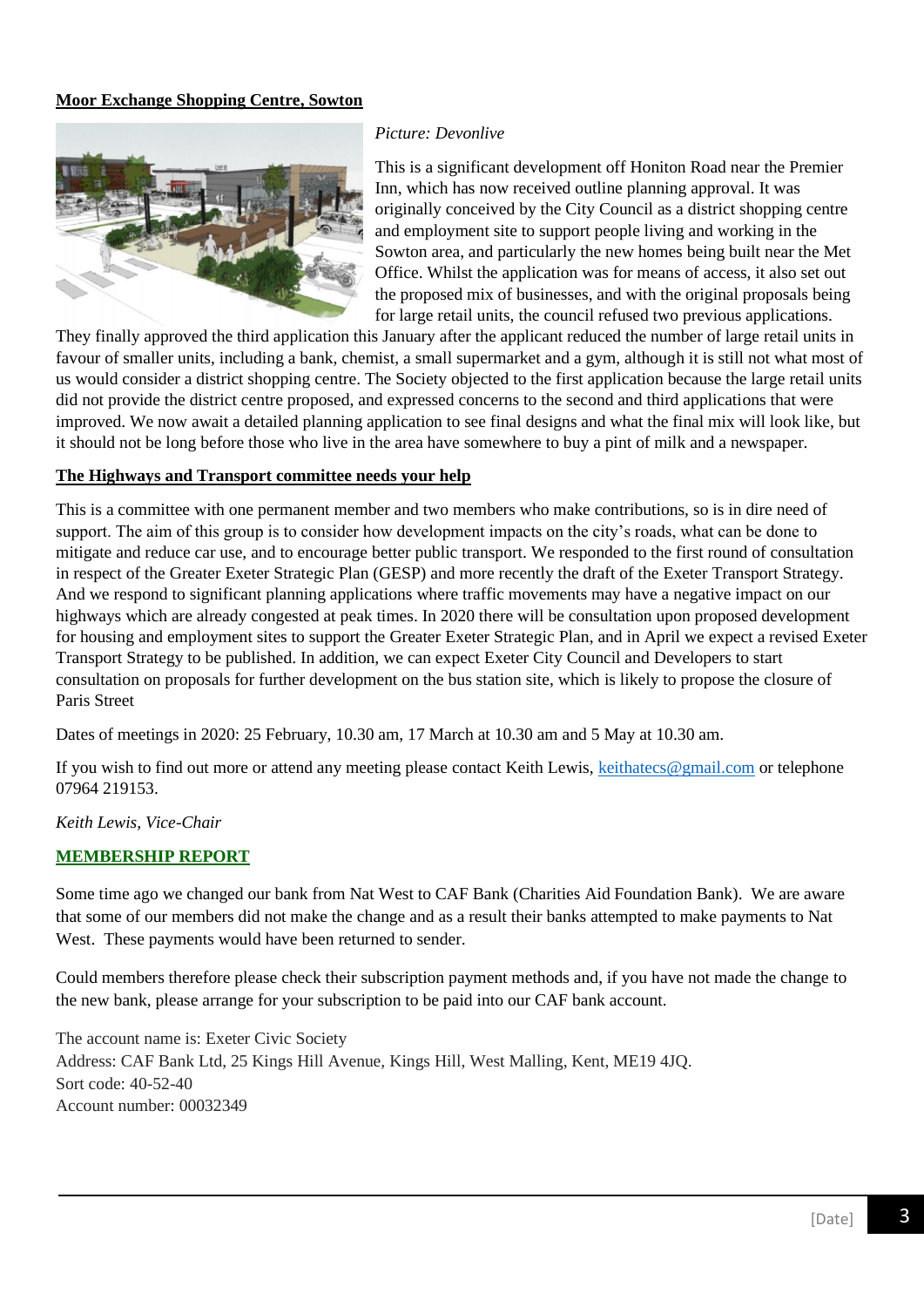# **RIVER, CANAL AND QUAYSIDE GROUP**

Are you a new or recently-new member of the Society? I would be most pleased to hear from you on any matters that have struck you concerning the Quay, or any aspect of Exeter's waterways. Would you be interested in joining the RCQ Group? We only meet occasionally, but also communicate by email. Contact me at *pnickol@phonecoop.coop*

Some of you may have seen the fascinating and informative exhibition at Countess Wear Village Hall of the area's industrial heritage. From Roman pottery-making through medieval fulling (cloth processing) to nineteenth century glass-making (hence Glasshouse Lane), shipbuilding and papermaking: an extraordinary range of industrial processes have taken place in this interesting area.

ECS has expressed its frustration at the expenditure of some £470,000 by the Environment Agency on extending the fish pass at Trews Weir. This became necessary following the semi-collapse of St James Weir, half a mile downstream. We have long been pointing out the deteriorating condition of St James Weir and calling for its repair. The City Council have at last expressed their wish to see the weir repaired, and the consequent restoration of the leat to Countess Wear, but need now to find a way of funding the repair, which won't come cheap.

We have also written to the Council in some detail about the mess and air of neglect affecting many aspects of the Quayside and Canal Basin area, following the extended disruption caused by the EA's flood alleviation works.

Group meetings will take place on Friday 21 February 2020 at 19.30 and 29 April 2020 at 19.30.

#### *Peter Nichol*

# **PLANNING SUB-COMMITTEE**

Planning sub-committee meetings take place every 4 weeks at Thornton Hill, and are currently scheduled for 3 March 2020, 31 March 2020, 28 April 2020 and 4-weekly thereafter, though occasionally meeting dates need to be changed if members have other commitments.

Please note there will be a developer's exhibition of the plans for the Clifton Hill Sports Centre on 12 February 3pm – 7pm and 15 February 2020 10am – 2 pm at Belmont Chapel, Western Way, Exeter EX1 2DdB.

The Autumn Planning report ended with favourable comments on the City Council's presentation of its intention to replace an unused care home and out-dated council homes at the Pinhoe Road end of Vaughan Road and with the expectation that Exeter City Council would soon be submitting the application to itself. The application, with supporting documents, soon followed and will be one of four discussed by Councillors at the meeting of the City Planning Committee on 10 February. It is recommended for approval and surely will be approved.

We objected to one of the others which will be discussed; an outline proposal for residential development for up to thirty dwellings on land at the rural part of Pennsylvania Road, which is beyond the currently built -up edge of the city, would be a departure from the City development plan and where the entrance shown would be dangerously opposite that of the View Point park. It is recommended for refusal and we hope that will be so.

There has been a great deal of reasonable controversy about the third application on the Councillors' agenda; originally for PBSA on Blackboy Road by demolishing the Sorry Head pub, a venerable building which contributes well to the street scene, and combining that site and that of the long-demolished MOT test garage to create purpose built student accommodation with some retail at ground level. We objected firmly to the pub's demolition, the height and extent of the new build towards neighbours at the rear, and other features and we were glad that the developer then provided a much amended version which greatly reduces the overlooking and retains the body and appearance of the pub, using the ground floor as entrance and reception area of the student accommodation and replanning the essential space for bikes and bins. We had hoped that the roof line might be altered but made no further objection. The recommendation by the case officer who negotiated the amendments is for approval. By the time you read this we shall know whether the Councillors agree.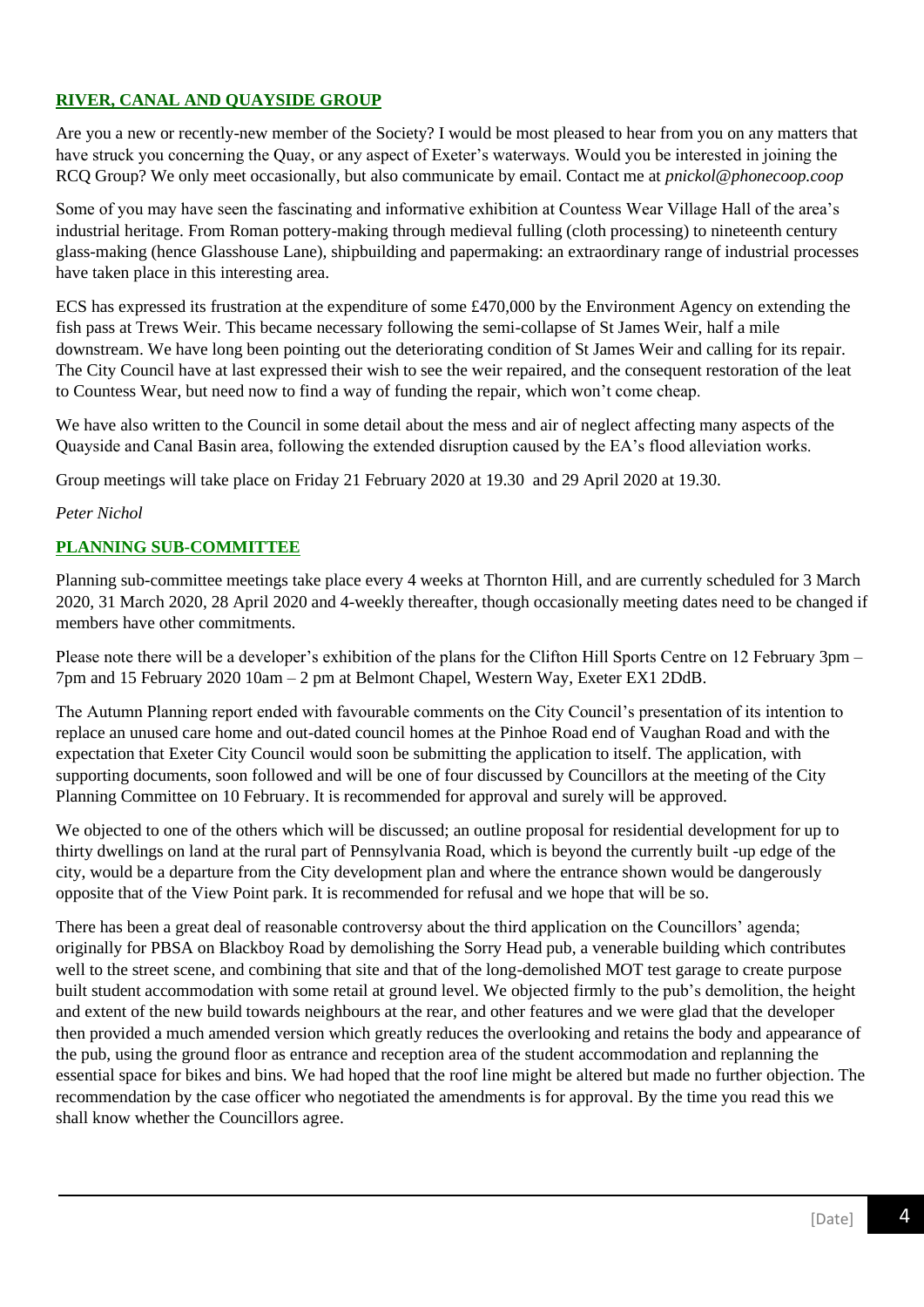Although these paragraphs described applications which will be decided by Councillors most, in fact nearly all, of the sixty or so each month are determined by Delegated Powers, that is by informed agreement of the Planning officers with the Lead Councillor for Planning. It is always interesting to see the result as we will have studied most of them and discussed up to twenty. Many are by families wishing for more space by extending existing houses up down or sideways. An interesting downwards one at the moment would convert the basement of an early nineteenth century house for family living/kitchen/dining space, gaining daylight by excavating several metres of garden and installing glazed doors in the end wall of the basement.

Our hope in the last newsletter that a better development could be proposed than the one to which we had objected in Willeys Avenue was realized when the same developer provided a much better scheme for nine dwellings, no longer as a block of flats, more attractively aligned on the redundant yard and in keeping with the neighbourhood. The case officer is checking with the applicant our one query about a window surround.

Earlier in this Newsletter Keith's clear report on our response to the proposed Harlequins development needs no addition from me. Several years of studying and commenting on the Moor Exchange shopping centre outline applications in their changing form have reached a reasonably satisfactory conclusion and the project no longer needs constant Planning sub-committee attention; at least until the reserved matters application appears!

Recently the sub-committee has conferred with the River, Canal and Quayside group on two applications. On one we jointly query the need for, and the location of, a condenser unit on a listed building on the Quay. On the other, for two parts of Maclaines Warehouse at the head of the Canal Basin, we welcome the reinvigoration as offices of this unused notable listed building and the removal of twentieth century accretions, but we await more complete information on matters such as whether or not they will provide the café at which they hint.

As ever if you find planning interesting, from moving a gatepost to housing hundreds please consider joining us for a meeting or two, either to consider whether you might become a member or just to hear the discussion. A telephone call or email on any planning matter would be very welcome.

*Pamela Wootton*

# **RECENT EVENTS**

2019 marked the 400th anniversary of the death of Nicholas Hilliard, the Exeterborn artist who was, and still is, admired for the excellence of his portrait miniatures. Among his sitters were Queen Elizabeth I and King James I, as well as many other wealthy and notable people of the time. Last year a new biography of Hilliard was published: "Nicholas Hilliard: Life of an Artist" by Dr Elizabeth Goldring of Warwick University. Dr Goldring describes him as Britain's first major artist. In her book she shows how Hilliard did much to raise the status of painters in this country from that of artisan to gentleman, not only by his artistic skill, but also by acquiring the gentlemanly social skills that made him **corrective and ALBERTINUSEUM** agreeable to royalty and courtiers.



Exeter Civic Society also marked the anniversary, by putting up a blue plaque to commemorate Hilliard and his connection to St Pancras Church, of which he was once the patron. The plaque was generously funded by the Goldsmith's Company, of which Nicholas Hilliard was a freeman. It is located on a pillar in the Guildhall Shopping Centre, adjacent to one of the information panels about the church, outside Superdrug.

Hilliard was born in Exeter, where his father Richard was a goldsmith. He was apprenticed to Robert Brandon, one of the royal goldsmiths in London, and on completing his apprenticeship he set up his own workshop there in Gutter Lane, premises that he rented from the Goldsmiths' Company. It is not known how he learned to paint, since this was not a normal part of a goldsmith's training, but even before the end of his apprenticeship he had a reputation for skill in painting portrait miniatures, or "limnings", as they were known at the time. He was employed by both Queen Elizabeth I and later by James I. Other sitters of whom miniatures still survive are Robert Dudley, Earl of Leicester (his patron), Prince Henry (son of James I), Sir Francis Drake, Sir Walter Raleigh, Thomas Bodley and King Henri III of France. In addition to portrait miniatures, he and his workshop produced other high-quality work including medals, jewels (elaborate settings for miniatures), illuminated manuscripts, full-size oil paintings, and prints. With such a successful career at and around the royal court, it is no surprise that he spent the rest of his life in London.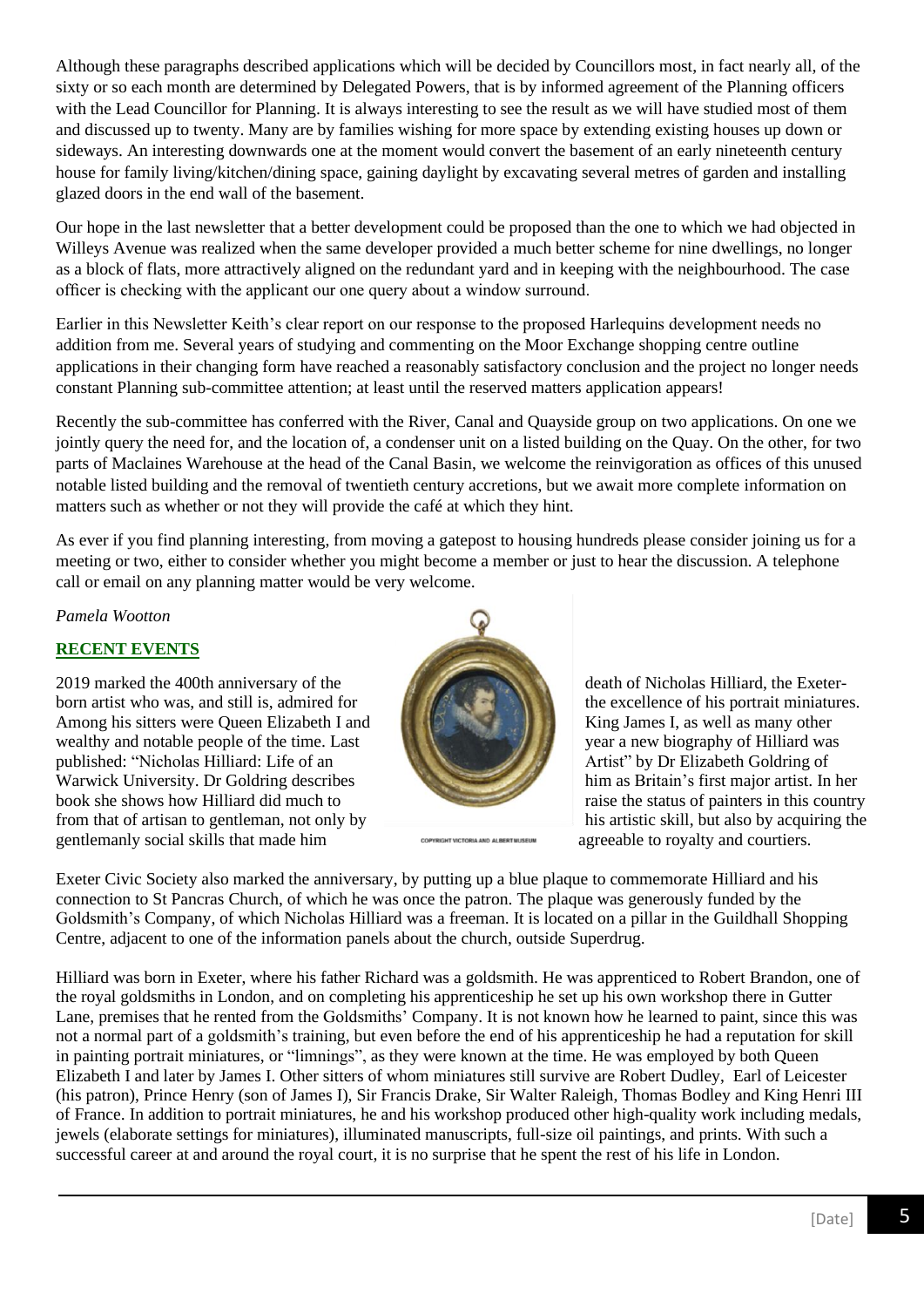



The plaque was unveiled on October 15th by Dr Goldring, who went on in the afternoon to deliver (twice) a lecture about Hilliard to combined audiences of the Civic Society, Hilliard Society and Friends of the Royal Albert Memorial Museum and Art Gallery (FEMAG). From the talk, with its beautiful illustrations, we were able to get some appreciation of the extraordinary craft that went into creating such exquisite but tiny works of art.

After the unveiling, some of us visited the study centre at the Royal Albert Memorial Museum to see some items of silver made by Nicholas' father, Richard Hilliard, and his brother, Jeremy, both of whom were Exeter goldsmiths. It was interesting to learn that there were once silver mines in North Devon, and also, about the dangerous use of mercury in the process of plating silver with gold.

The Goldsmiths' Company was represented at the unveiling by Wayne Meeten, a modern- day Devon goldsmith and current member of the Company. The Society is grateful to the Company for its generosity in sponsoring the plaque.

# *Hilary Neville and Jeremy Wellens*

# **Exeter Civic Society visit to the Energy Recovery Facility (ERF) at Marsh Barton**

On 29 January 2020, eight members attended a most interesting presentation and tour of Viridor's facility at Marsh Barton. Most of us will be familiar with the large building, which has replaced the old incinerator, and it was fascinating to see its interior and organisation of the city's black bin waste disposal. It was sobering to be shown how low Exeter's recycling rate is, by comparison with the rest of Devon, but also how effective education presentations to schools can be in raising awareness of what we can all do to reduce waste.

We were shown how the ERF comes at the end of the household six point waste disposal trail, starting with Avoid, Reduce, Reuse and going on to Recycle, Recover, Dispose.

It was also emphasised that part of the problem in the UK is lack of standardisation for waste and recycling policy, so that Devon councils differ in their waste collection systems. Consistency in collections and Enhanced Produce Responsibility (EPR) would help achieve our aim - the virtuous 'Circular Economy', making products that can be recycled, alongside a system for recycling them.

The ERF incinerator is at the end of the Avoid to Dispose trail, and 60.000 tonnes of household black bin waste is burnt annually, producing 24 GWhs of electricity. The temperature in the furnace never falls below 850 degrees centigrade, allowing plastics to be burnt safely without toxic by-products. The flue gasses are then scrubbed and treated, and the resulting fly ash is then converted, using carbon dioxide and water, into manufactured limestone, which can be used in the construction industry.

From the viewing platform, we were able to see some of the processes involved, and left the building feeling impressed with its efficiency and the vital importance of reducing our household waste and recycling wherever possible. Exeter City Council's aim of introducing food waste collection across the city will certainly help improve our recycling rate. Our thanks go to Viridor *staff for their hospitality.*

*Hilary Astwood*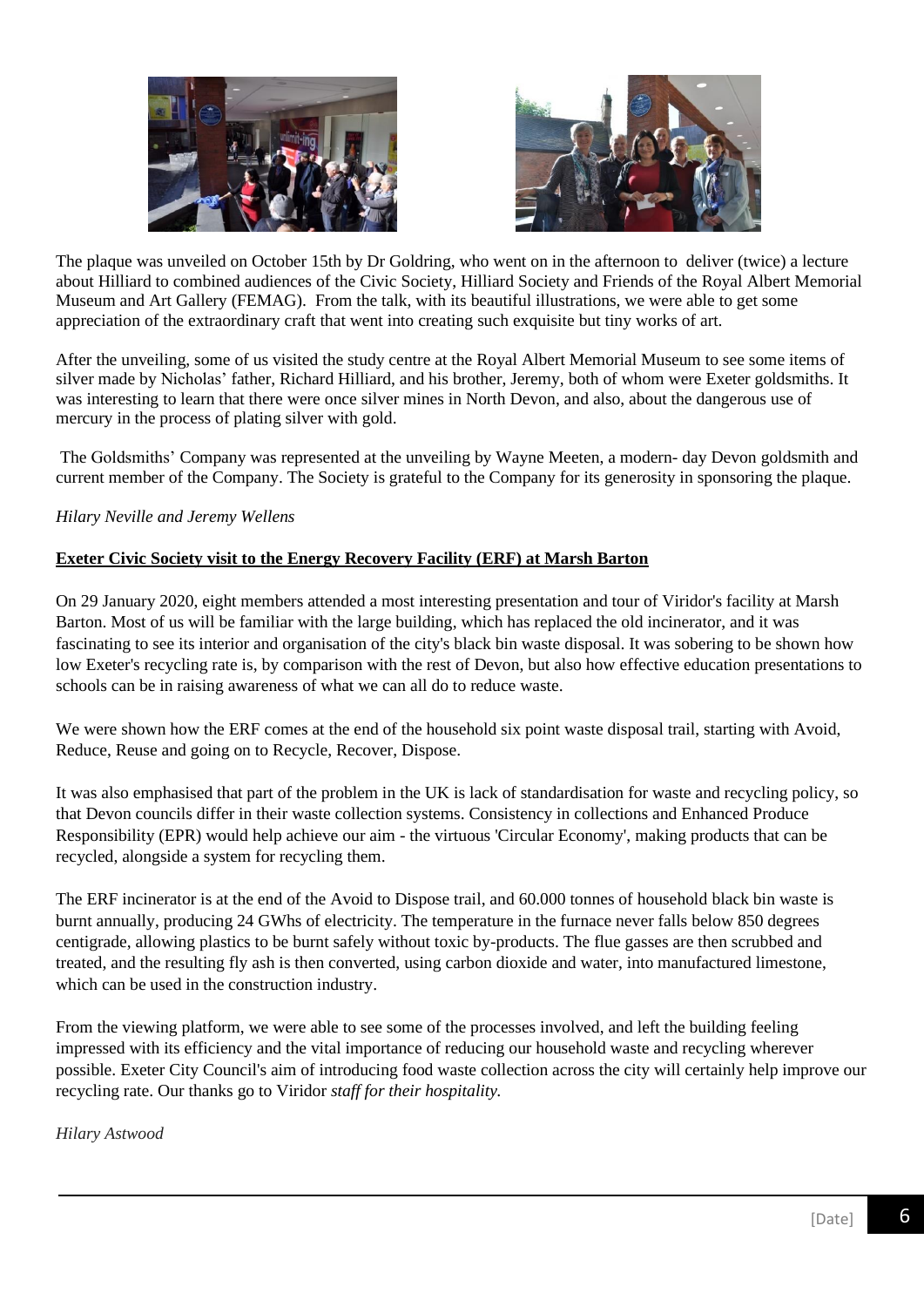# **DATES FOR YOUR DIARY IN 2020**

# **Committee Meetings**

Meetings usually take place in the afternoon in the Garden Room, Southernhay Church, Southernhay East, Exeter EX1 1QD - 2.30 to 4.30 p.m. All members welcome, in particular anyone interested in becoming a member of the Committee is cordially invited to attend. Please contact the Chairman, Peter Wadham: [peterwadham77@yahoo.com](mailto:peterwadham77@yahoo.com)

# **DIARY AND EVENTS TO APRIL 2020**

**Open Morning Talks (see below for details) usually take place on the 3rd Saturday of the month (except August and December) at Belmont Chapel, Western Way, Exeter EX1 2DB, From 10.30 am. New members welcome. Non-members are charged £2 per meeting. Members also welcome at all committee and sub-committee meetings.**

| <b>Date</b>                        | <b>Open Mornings</b>                                                                                                                                                                                                                                                                                                  |
|------------------------------------|-----------------------------------------------------------------------------------------------------------------------------------------------------------------------------------------------------------------------------------------------------------------------------------------------------------------------|
| 15 <sup>th</sup> February 2020     | John Jones will talk about "The Workhouse"                                                                                                                                                                                                                                                                            |
| 27 February 2020                   | From Museum to University College: charts the development of the museum and adjacent<br>area from 1860s to 1920s. This visit will start at 10.30 am and is led by Dr Julia Neville<br>and Mike Richards, who will take a small number (10) around the Museum, as it will be a<br>working day there. Now fully booked. |
| 20 March 2020                      | Assemble 14.45 at 15 Southernhay East. If the weather is bad it will be possible to<br>assemble from 1.45 in Southernhay Church Hall next door plaque unveiling to Sabine<br>Baring Gould. Further details below. Members must register as interest is likely to be<br>high from other groups.                        |
| $21st$ Mar 2020                    | Jon Bell will speak about Exeter Cinemas                                                                                                                                                                                                                                                                              |
| 24 March 2020                      | Committee Meeting, Southernhay Church, Garden Room, .14.30-16.30                                                                                                                                                                                                                                                      |
| April 2020 date to be<br>announced | Visit to Hidden Gems in Marsh Barton. Details to be confirmed.                                                                                                                                                                                                                                                        |
| $18^{th}$ Apr 2020                 | Robert Guyver will talk about General Buller                                                                                                                                                                                                                                                                          |
| $16^{th}$ May 2020                 | Lucy Patrick will speak of the work done at St. Petrock's                                                                                                                                                                                                                                                             |
| 19 May 2020                        | Committee Meeting, Southernhay Church, Garden Room 14.30-16.30                                                                                                                                                                                                                                                        |
| 21 November 2020                   | ECS Annual General Meeting, Belmont Chapel, mid-day.                                                                                                                                                                                                                                                                  |

# **PROGRAMME TO MAY 2020**

# **Exeter Civic Society will unveil the next in its series of blue plaques on Friday 20th March at 2.00 pm.**

The plaque will be unveiled on the premises of Gilbert Stephens at 15 Southernhay East, formerly Chichester Place, now the premises of Gilbert Stephens solicitors. It will commemorate Sabine Baring-Gould (1834-1924) a pioneering collector of the folk songs of Devon and Cornwall in the 1880s but also a prolific novelist, travel writer, archaeologist, folklorist, biographer of British saints, theologian, hymn writer and also rector of Lewtrenchard, Devon